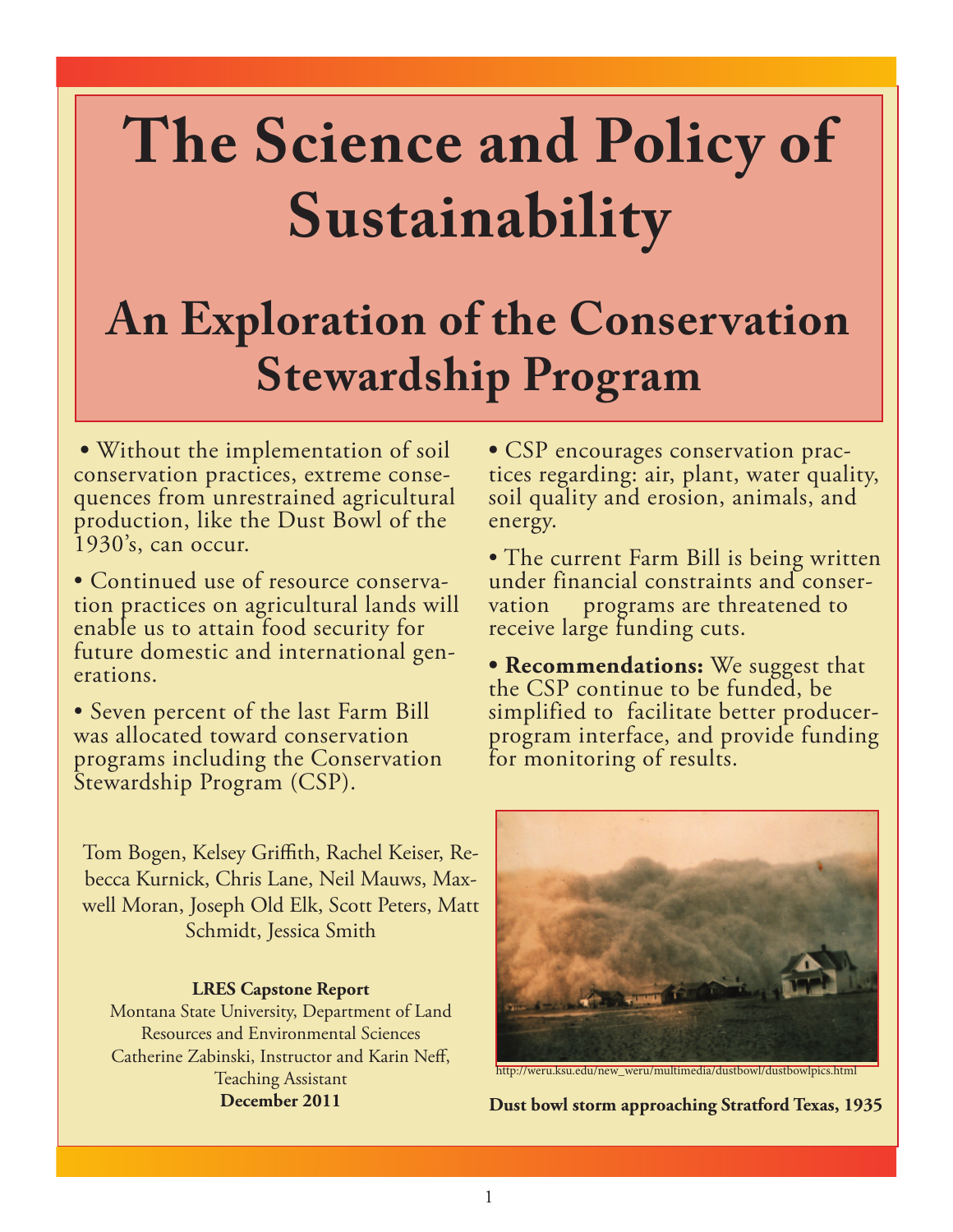# **The Farm Bill: An Answer to Impacts of Agricultural Production**

The beginning of the 20th century was a time of vast growth, development, and prosperity for the United States. In order to keep up with the growth, many agricultural practices were employed that were detrimental to ecosystems and soils. In 1931, there was a record wheat harvest across the nation, deflating the grain's price across the board. Subsequently, farmers implemented extreme tillage and other practices to compensate for the decreased prices. However the farmers were unaware that an extended drought was setting in. The drought, coupled with extreme tillage of croplands across the nation, led to dust storms that indefinitely crippled the nation's agriculture sector. The infamous Dust Bowl of the 1930's was one of the most significant events in the history of American agriculture. As a result of these tumultuous times, Congress was forced into passing legislation to assist farmers (Egan, 2006). The Soil Conservation Act of 1935 was passed as a direct result of dust storms from the heartland reaching the nation's capitol, and it is now better known as the original Farm Bill.

The Farm Bill came about to provide equity and stability to the farmers of the United States. Effectively, the farm programs were designed so that farmers could be sustained given the highly cyclical nature of agriculture. The ramifications of Farm Bill policy reach many corners of society and agriculture. Farmers are provided with a safety net from the risks of factors that they cannot control (i.e. weather patterns, global prices). Farm Bill programs can also promote environmental management on farms, in particular subsidising improvements for water quality, soils, and wildlife through a variety of programs.

# **Maintaining Food Security**

As the world's population continues to grow, numerous countries have increased their grain production over the last few decades in an attempt to keep up with the rising demand (Rosenberg, 2001). To avoid exhausting natural resources that are fundamental to agriculture production, a balance between conserving those resources and production must attained.

After the dust bowl, soil conservation became a national security issue. Such a problem became a priority concern and was promptly addressed. The next challenge faced by the agriculture sector was attaining maximum yields, and after much research and focus, the agriculture sector can now produce maximum yields.

**The issue agricultural producers face now is developing sustainable production methods. To aid in researching and developing these methods, programs such as the CSP must continue to develop and assist producers in attaining their goals.** 



We would like to thank the following for their assistance in preparation of this document: Linda Young, Rick Mulder, Adam Sigler, Senator Jon Tester, Dennis Dellwa, Joseph Fidel, and Kelly Polacek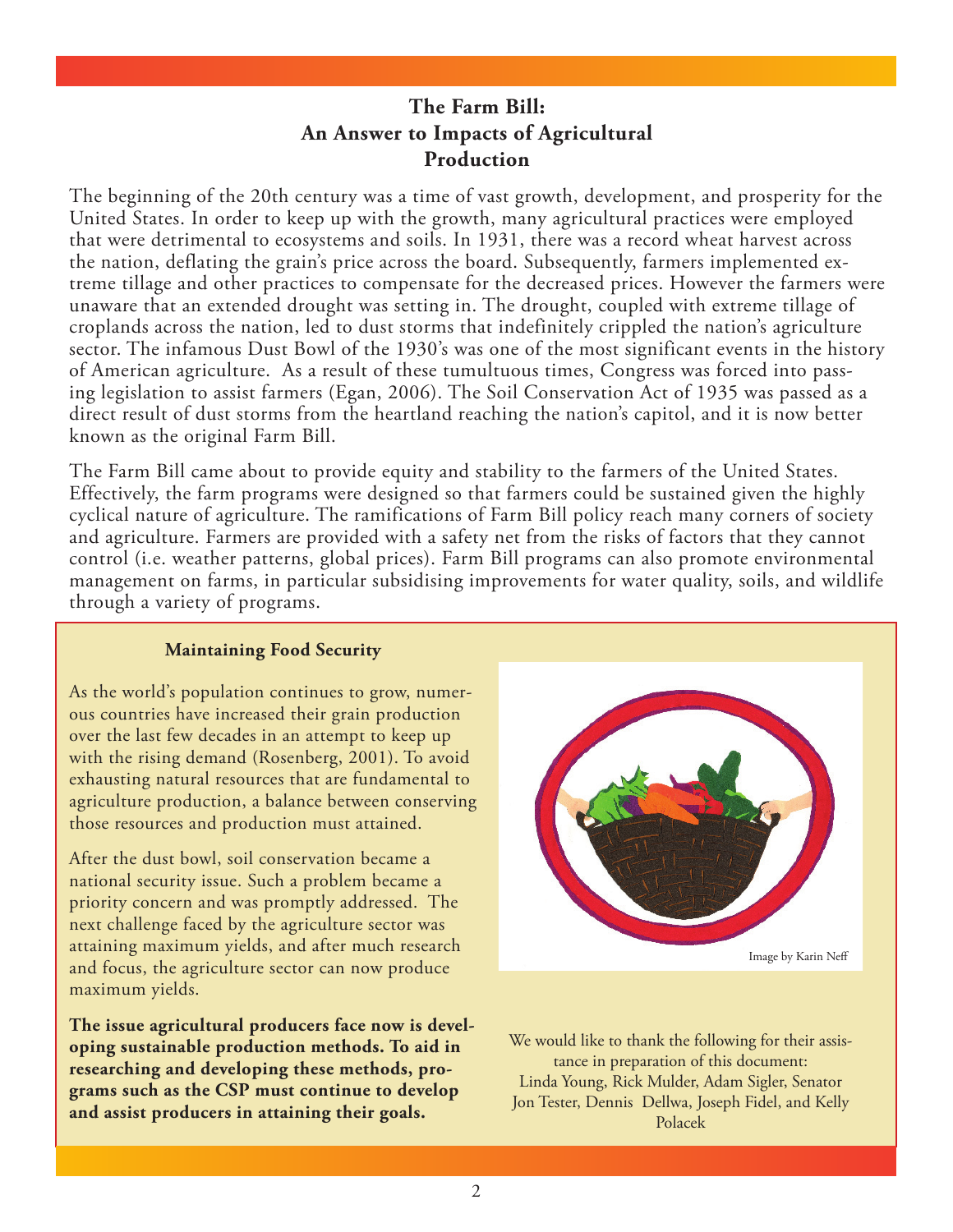# **Encouraging Conservation through Monetary Incentives**

Under the 2002 Farm Bill, Congress established the Conservation Security Program (CSP) and then later renamed and modified it to the Conservation Stewardship Program in 2008. The CSP is a voluntary conservation program that rewards farmers who use conservation practices on their farmland by using pay-for-practice incentives (Keeney and Kemp, 2003). The Conservation Stewardship Program is administered by the Natural Resource Conservation Service (NRCS) and is funded through the Commodity Credit Corporation (Cowan, 2008). Those who sign up for CSP are financially rewarded for employing resource conservation farming and ranching strategies. These stewardship incentives allow the individual producer to protect the environment while also creating an economically viable, income-producing farm (National Wildlife Federation, 2007). Through the CSP, environmental issues such as surface water quality, fish and wildlife habitat, soil quality, air quality, and plant biodiversity were addressed and changed by implementing specific agricultural practices. These practices included diversified crop-rotation systems, no-till, cover cropping, conservation grazing, windbreak buffers and other resource conservation strategies (Keeney and Kemp, 2003).

#### **How it works**

NRCS ranks application and partially determines payout using the Conservation Measurement Tool (CMT). Under CMT each application is given a point value for current conservation practices, proposed conservation practices, priority resource concerns addressed, and non-priority resource concerns addressed for each land use on the applied property. Each of the four sections is weighted against potential conservation practices and multiplied by 0.25 to give each application a CMT point score. The application with the highest CMT score is accepted into the program until all allocated acreage for the state are filled. Under each land enhancement and conservation practice is a potential point value that can be rewarded to the CMT score for each priority resource concern that it addresses. Any land enhancements the property can potentially benefit from are considered potential conservation practices and are weighted against the CMT score. (NRCS, 2010)

#### **Enhancements to Promote Pollinators**

Many agricultural areas suffer from a lack of sustainable pollination systems, resulting from a shortage of managed, indigenous, or imported pollinators (Kevan et al., 2001). An example of how CSP enhancements can improve wildlife habitat and increase recruitment of certain species is PLT01: improving habitat suitable for insects.



Image provided by texasbees.com

According to the 2011 CSP Montana Enhancement Workbook, this is accomplished by seeding vegetation that is favored by insect pollinators, such as species reliant on insect pollination for reproduction. These plants are seeded in non-cropped areas, like field borders, buffer strips, riparian vegetation, and other cover buffers. The increase in pollinators can lead to higher quality fruit and productivity per acre. This improvement in habitat will also provide a food base for additional wildlife species and may increase populations of other beneficial insects, reducing the need for pesticides. By implementing such practices and observing the favorable responses, agricultural production can be efficiently increased while decreasing its detrimental effects on the surrounding environment.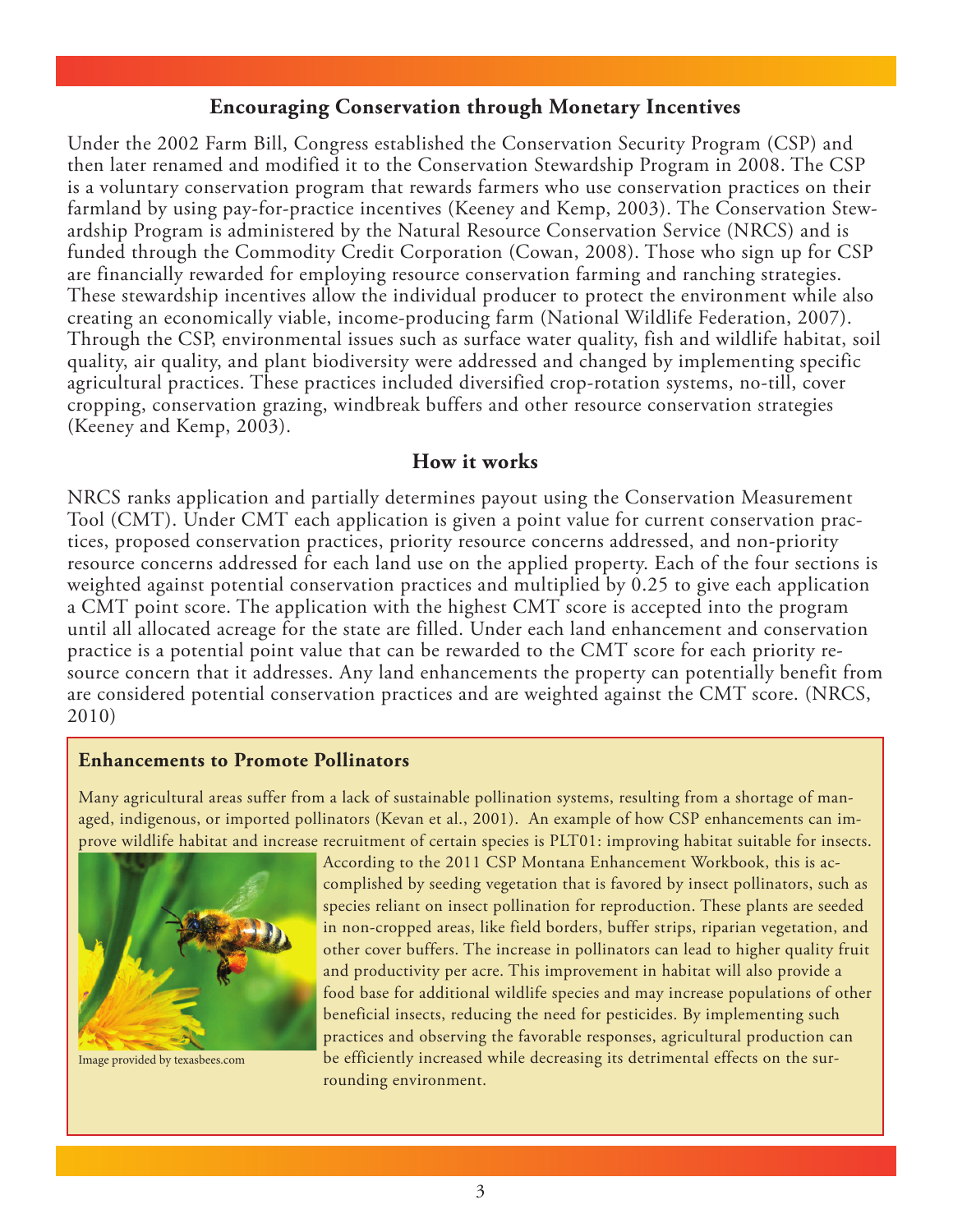## **Improving Soil and Water Quality through Conservation Practices**

Soil quality refers to a soil's ability to perform specific ecological functions, including sustaining biological activity and diversity, water storage, filtering/buffering to change, and nutrient storage and cycling (Seybold, 1999). The rate of soil loss due to agriculture is much greater than that of soil formation (Fig. 1). Some conservation practices that address soil quality:

• Tilling on the contour reduces slope length by creating buffers of vegetation perpendicular to flow paths, to catch water and sediments.

• Intercropping reduces the area of soil that is exposed to water and wind erosion (A. Sigler, personal communication, 2010). Alternating rows of cereals and legumes enhances soil structure and increases water storage by reducing evapotransperation and contributing organic matter.

• Crop rotations can enhance soil structure by alternating shallow rooting crops with deep rooting crops. Deep rooting legumes such as alfalfa can aid in breaking up otherwise compacted soil, increasing water infiltration, and replenishing nitrogen when used as a green manure.

• The use of pulse crops can increase the quality of the soil by protecting it from degradation. In addition, total nitrogen and available water increases slightly in a pulse crop system compared to a low till system (Miller, 2001).

• Reduced tilling decreases soil compaction, allowing roots to penetrate deeper into the soil profile. This subsequently encourages the development of soil structure that is more conducive to increasing the water holding capacity of the soil as well as enabling greater nutrient uptake by crops (Shamsabadi, 2008).

Decreased loss of soil and nutrients by erosion and leaching will increase water quality and decrease overall cost of inputs and soil maintenance. These methods allow the producer to continue to protect the agricultural lands from further degradation while progressively increasing production.



#### **Figure 1.**

Probability plots of rates of soil erosion from agricultural fields under conventional (e.g., tillage) and conservation agriculture (e.g., terracing and no-till methods), with erosion rates from areas and plots under native vegetation, rates of soil production, and geologic rates of erosion (Montgomery, 2007).

# **Variable Rate Fertilization**

Enhancements that limit the amount of nutrients that are applied to crops prevent excess nutrient runoff into water bodies.

For example, precision agriculture nutrient application is a farming management concept based

on observing and responding to field variations. It relies on new technologies like satellite imagery, information technology, and geospatial tools. It requires that farmers locate precisely themselves in a field using satellite positioning system like GPS.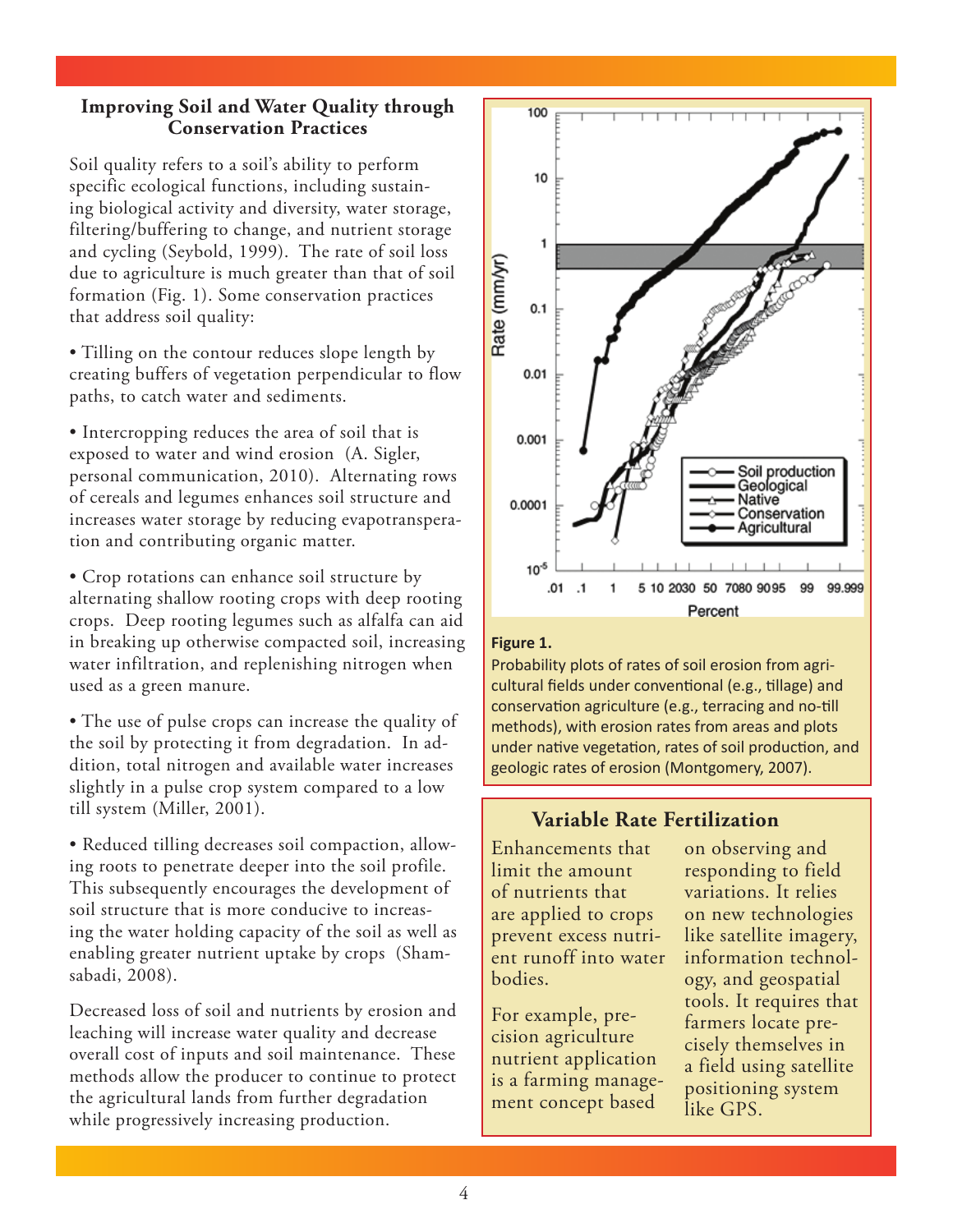#### **Water Quality and Fish Health**

Water quality is critical to fish health. Water draining from agricultural lands into surrounding water bodies can cause a buildup of toxins and cause reproductive and developmental problems in fish (Fish and Wildlife, 2011). A significant proportion of a poorly timed nitrogen fertilizer applications can be lost via leaching and runoff before the target crop has a chance to use it (Lory and Cromley, 2006). Once in a stream, nitrogen can become a dissolved gas that becomes problematic if its levels are above 110 percent (Swann, 2011). Gas bubble disease is a symptom of gas super saturation. The signs of gas bubble disease can vary, bubbles may reach the heart or brain, and fish die without any visible external signs.

Ammonia, a form of nitrogen in the gas phase, may pollute rivers and can be of agricultural origin, like excess fertilizers and livestock waste (Svobodova, 1999). Molecular ammonia (NH3) can readily diffuse across the tissue barriers where a concentration gradient exists, and can be toxic to fish at high enough levels, affecting their brains (Swann, 2011). Improving nitrogen management improves both water quality and the effectiveness of fertilizer nitrogen for meeting agronomic goals (Lory and Cromley, 2006).



oldfishinglures.biz

# **Minimizing Fertilizer Runoff**

The first step to improving nitrogen use efficiency (NUE) is to refine the rates of fertilization (Nelson et al., 2008). This can be accomplished through both timing of fertilization and enhanced efficiency fertilizers (EEFs). EEFs can be either controlled release fertilizers, or nitrification and urease inhibitors. Controlled release fertilizers have a polyurethane coating that allows moisture to dissolve the fertilizer granule, but contains it instead of releasing it all at once.

Nitrification inhibitors constrain the oxidation of ammonium to nitrate, slowing down the natural nitrogen cycle that occurs in the soil. Urease inhibitors are coated on urea fertilizer (46-0-0 NPK) to decrease nitrogen volatilization, the release of nitrogen to the atmosphere.

Additionally, altering fertilizer application timing by, for example, applying two additional fertilizer applications throughout the growing season, can decrease the amount of nitrogen lost through leaching or volatilization, and can result in an increased NUE.

#### **Pesticides and Water Quality**

There are also water quality concerns regarding the use of pesticides in agriculture. One herbicide used widely in agriculture is glyphosate. It is a broad spectrum, non-selective, systemic herbicide that works by inhibiting enzyme activity responsible for plant protein synthesis (Schuette, 1998). Several studies indicate that glyphosate can have deleterious effects on aquatic organisms (Folmar et al., 1979), and potentially on human cells as well. However, glyphosate is thought to rarely leach into water systems due to high soil adsorption (Richard et al., 2005).

Several CSP enhancements focus on preserving water quality and limiting the loss of agricultural inputs into water systems, but under CSP no monitoring is required to determine whether practices are actually effective. The lack of monitoring is one aspect of CSP that should be addressed in the 2012 Farm Bill.



Photo by Neil Mauws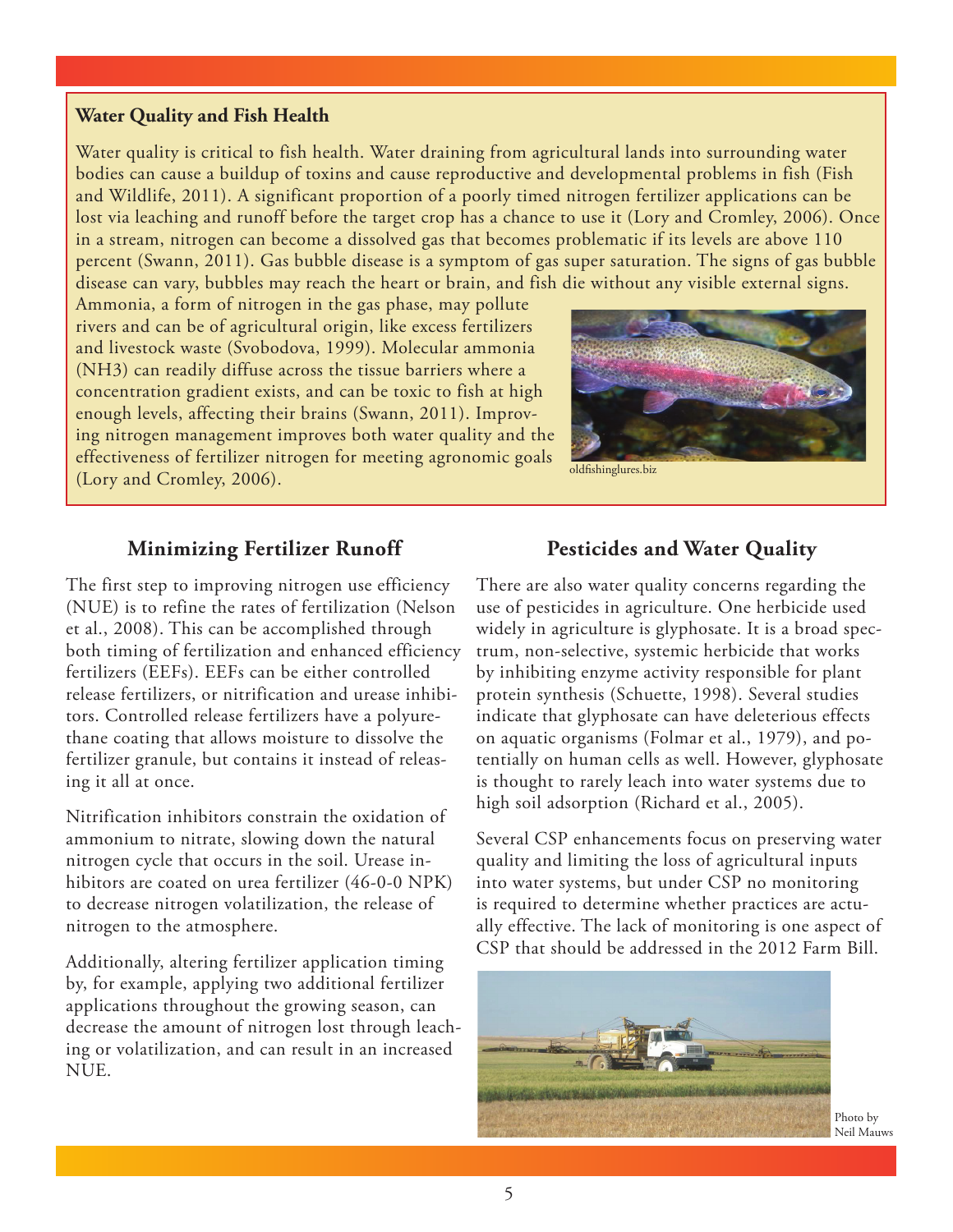# **Conservation Incentives Balanced with Spending Cuts**

Currently, the CSP is threatened to receive drastic funding cuts. When the CSP was enacted, Congress placed a ten-year funding cap on the program. With the 2012 Farm Bill currently being written under a tough economic and fiscally scarce time, funding for conservation efforts will likely be slashed. Some individuals suggest allocating the money used for commodity price support payments and subsidies and putting it towards programs like the CSP. However, on November 15, 2011, House and Senate negotiators reached a compromise deal on a fiscal year 2012 appropriations bill (H.R. 2112) that includes the agriculture appropriations bill. The FY 2012 bill cuts more than \$927 million from farm bill mandatory conservation. Conservation and renewable energy were the primary farm bill mandatory programs cut, and crop insurance and export and commodity subsidies were left relatively unscathed. The CSP received a large cut in its spending, totaling \$75.5 million, roughly 9% relative to its FY 2012 Farm Bill-mandated level. This large cut may reduce the size of the 2012 CSP sign-up by more than 30% (Wasson, 2011).

# **Recommendations**

# **• Continued funding of the Conservation Stewardship Program**

Programs like the Farm Bill encourage producers to implement conservation practices that will enable their lands to be productive for many years. Without the use of such programs as the CSP, the degradation of agriculture lands will likely continue, potentially leading to reduction in productivity as well as impairing air and water quality.With the continued implementation of conservation practices, we can both maintain the integrity of the land-<br>scape and work towards domestic and international food security. With the CSP, Ameri-<br>can farmers can implement conservation program agriculture system and a secure food supply.

# **• Simplify landowner interface and use**

While the CSP offers benefits and opportunities to concerned landowners and producers, it is not a perfect system. One of the main drawbacks is that recommended enhancements ume of paperwork necessary for the sign-up is not worth the result. If stronger priorities were established and the CSP was made more 'user friendly', CSP could become a more effective tool to increase the use of conservation practices.

# **• Fund monitoring practices to evaluate conservation methods**

By providing a means to monitor the results of conservation methods, we can more effectively address problems that arise from the effects of agricultural production. Being so cultural practices for continued production. Supporting the CSP is one way to reach that goal.